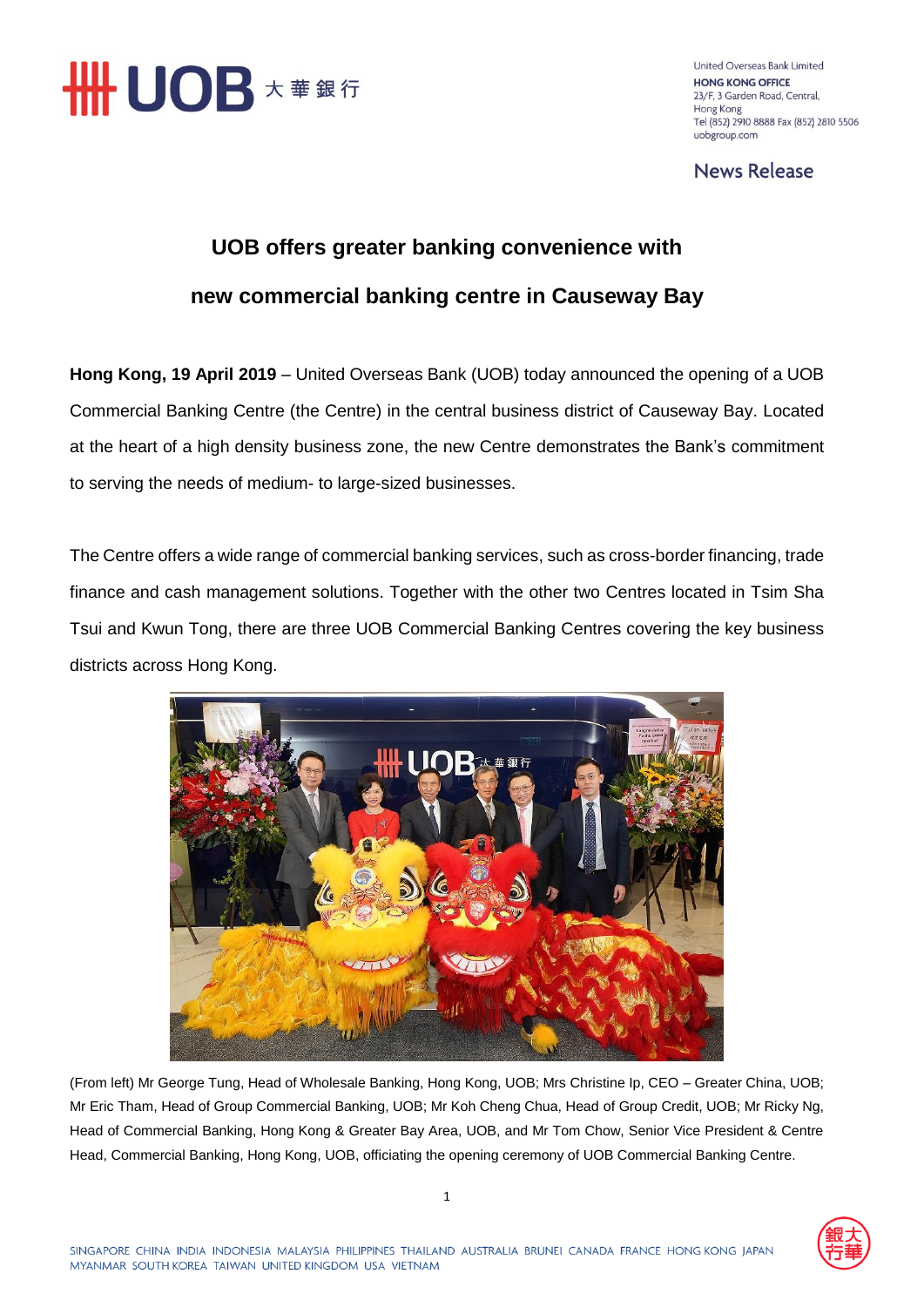

Mrs Christine Ip, CEO – Greater China, UOB, who officiated the opening ceremony, said, "The new commercial banking centre strengthens our presence in Hong Kong and is part of our commitment to facilitate business flows and to deepen connectivity between Greater China and Southeast Asia. It also reflects our stable business growth and ongoing efforts in engaging our clients as we continue to help them seize business opportunities arising from the Greater Bay Area and the 21<sup>st</sup> Century Maritime Silk Road."

Established in 1965, UOB Hong Kong was the Bank's first overseas branch and currently operates through the main office situated in Central and its three commercial banking centres. It serves clients which focus on local business growth and those with an aim to expand their businesses in Greater China, especially the Greater Bay Area. In mainland China, UOB (China), the Bank's wholly-owned subsidiary, operates through 16 branches across 12 major cities including Shenzhen and Guangzhou, which are core engines for developing the Greater Bay Area.

The new UOB Commercial Banking Centre is located at Unit 602, 6th Floor, Lee Garden Two, 28 Yun Ping Road, Causeway Bay, Hong Kong. The Centre also hosts winning paintings of the UOB Art in Ink Awards to provide an artistic ambience for the Bank's clients. Operating hours are from 9:00am to 5:00pm, Mondays to Fridays except public holidays.

– Ends –

## **About United Overseas Bank**

United Overseas Bank Limited (UOB) is a leading bank in Asia with a global network of more than 500 offices in 19 countries and territories in Asia Pacific, Europe and North America. Since its incorporation in 1935, UOB has grown organically and through a series of strategic acquisitions. UOB is rated among the world's top banks: Aa1 by Moody's and AA- by both Standard & Poor's and Fitch Ratings. In Asia, UOB operates through its head office in Singapore and banking subsidiaries in China, Indonesia, Malaysia, Thailand and Vietnam, as well as branches and representative offices across the region.

Over more than eight decades, generations of UOB employees have carried through the entrepreneurial spirit, the focus on long-term value creation and an unwavering commitment to do what is right for our customers and our colleagues.